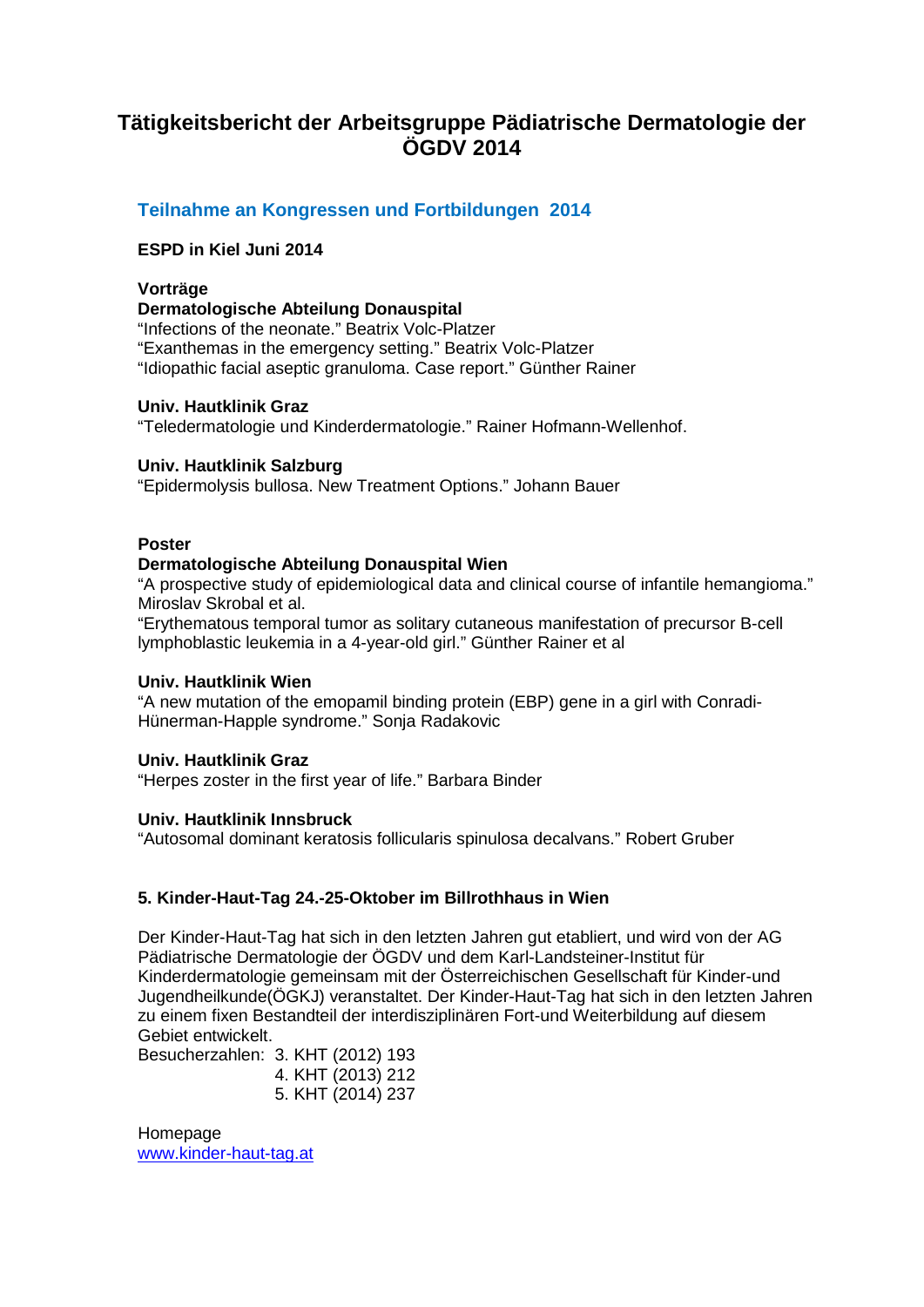#### **Initiativen Neurodermitisschulung und Neurodermitistrainerausbildung**

Die Neurodermitisschulung wird seit einigen Jahren zunehmend in mehreren Bundesländern angeboten und gut angenommen, z. B. am Donauspital in Wien (zusammen mit dem Karl-Landsteiner-Institut für Kinderdermatologie),am AKH in Linz, in der Hautarztpraxis Dr. Kobalter in Kärnten, an den Universitätshautkliniken Innsbruck, Graz, u.a.

Ab dem nächsten Jahr kann die Ausbildung zum/r NeurodermitistrainerIn wieder in Österreich angeboten werden. In einer gemeinsamen Initiative des Präsidenten der ÖGDV, Erwin Tschachler, der Leiterin der AG Beatrix Volc-Platzer und der Firma La Roche Posay ist es gelungen, einen Fördervertrag zur Unterstützung der Neurodermitistrainerausbildung abzuschließen.

#### **Hämangiomprojekt mit Unterstützung der ÖGDV**

Das Projekt ist abgeschlossen. Derzeit ist die Publikation in Vorbereitung. Abstrakt mit den Ergebnissen anbei.

#### Geplante Aktivitäten

- 6. Kinder-Haut-Tag(e) am 16. und 17.Oktober in Wien
- Neurodermitistrainerkurse in Wien und/oder Linz mit Anmeldung über die WMA (Frau Knob)

gez. Prim. Univ. Prof. Dr. Beatrix Volc-Platzer AG Pädiatrische Dermatologie der ÖGDV